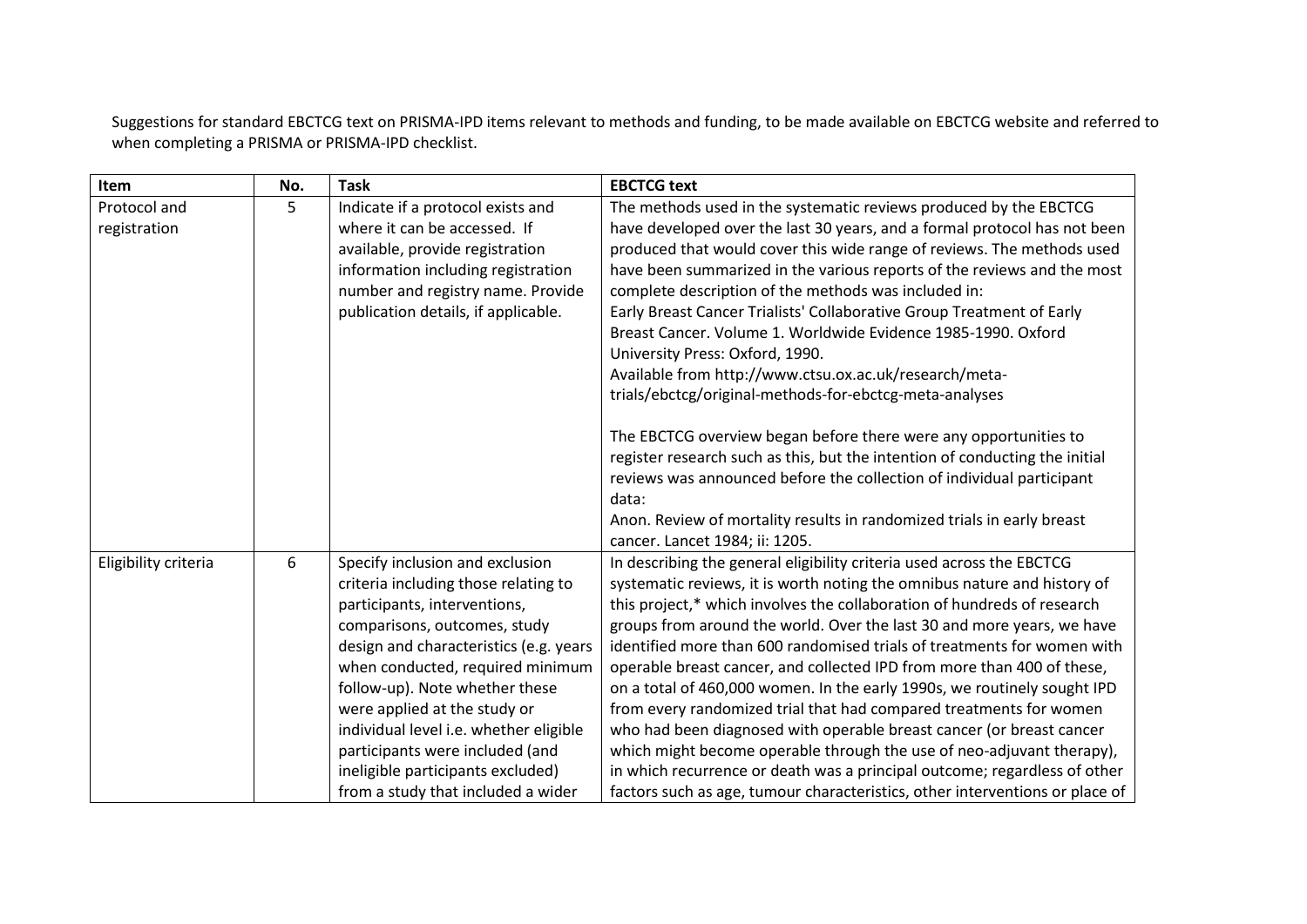|                       |                | population than specified by the<br>review inclusion criteria. The   | treatment. As the scale of the task of collecting, processing and analyzing<br>IPD for every trial grew, our efforts became more focused. This includes |
|-----------------------|----------------|----------------------------------------------------------------------|---------------------------------------------------------------------------------------------------------------------------------------------------------|
|                       |                | rationale for criteria should be                                     | engagement with members of the EBCTCG, principally through its Steering                                                                                 |
|                       |                | stated.                                                              | Committee to prioritise work on comparisons of specific treatments,                                                                                     |
|                       |                |                                                                      | followed by concerted efforts to gather the IPD for these comparisons,                                                                                  |
|                       |                |                                                                      | and to prepare, discuss and publish the associated meta-analyses. The                                                                                   |
|                       |                |                                                                      | comparisons being tackled in the 2010s relate to hormonal therapy                                                                                       |
|                       |                |                                                                      | (principally, ovarian ablation and suppression, tamoxifen and aromatase<br>inhibitors), chemotherapy (including taxanes, anthracyclines and dose        |
|                       |                |                                                                      | dense therapy), other systematic therapies (including bisphosphonates                                                                                   |
|                       |                |                                                                      | and trastuzumab) and local therapy (including radiotherapy and surgery).                                                                                |
|                       |                |                                                                      | Alongside the research into the main effects of treatments on recurrence,                                                                               |
|                       |                |                                                                      | mortality and breast cancer mortality; we also study the effects on second                                                                              |
|                       |                |                                                                      | cancers, non-breast-cancer mortality and cardiovascular disease.                                                                                        |
|                       |                |                                                                      | * Darby S, Davies C, McGale P. The Early Breast Cancer Trialists'                                                                                       |
|                       |                |                                                                      | Collaborative Group: a brief history of results to date. In Davison AC,                                                                                 |
|                       |                |                                                                      | Dodge Y, Wermuth N (editors). Celebrating statistics. Oxford University                                                                                 |
|                       |                |                                                                      | Press, Oxford, 2005 pp.185-198.                                                                                                                         |
| Identifying studies - | $\overline{7}$ | Describe all methods of identifying                                  | In describing the extensive methods used to identify studies for the                                                                                    |
| information sources   |                | published and unpublished studies<br>including, as applicable: which | EBCTCG systematic reviews, it is important to consider its development<br>over the last 30 and more years.* Briefly, when the overview began with       |
|                       |                | bibliographic databases were                                         | the establishment of the EBCTCG in the early 1980s the focus was on the                                                                                 |
|                       |                | searched with dates of coverage;                                     | effects of chemotherapy and hormonal therapy (in particular, tamoxifen)                                                                                 |
|                       |                | details of any hand searching                                        | on recurrence and death. Relevant randomised trials were sought through                                                                                 |
|                       |                | including of conference                                              | literature searches, contact with research groups around the world who                                                                                  |
|                       |                | proceedings; use of study registers                                  | might have done relevant studies and pharmaceutical companies. In the                                                                                   |
|                       |                | and agency or company databases;                                     | late 1980s, as part of the second cycle of the overview, the scope was                                                                                  |
|                       |                | contact with the original research                                   | expanded to cover all treatments for women with early breast cancer. The                                                                                |
|                       |                | team and experts in the field; open                                  | searching was also expanded to include a wider range of databases,                                                                                      |
|                       |                | adverts and surveys. Give the date<br>of last search or elicitation. | including registers of trial protocols, conference proceedings, and specific                                                                            |
|                       |                |                                                                      | efforts to ask researchers to provide information on trials that they had<br>conducted or knew about. Over the subsequent decades, this approach to     |
|                       |                |                                                                      |                                                                                                                                                         |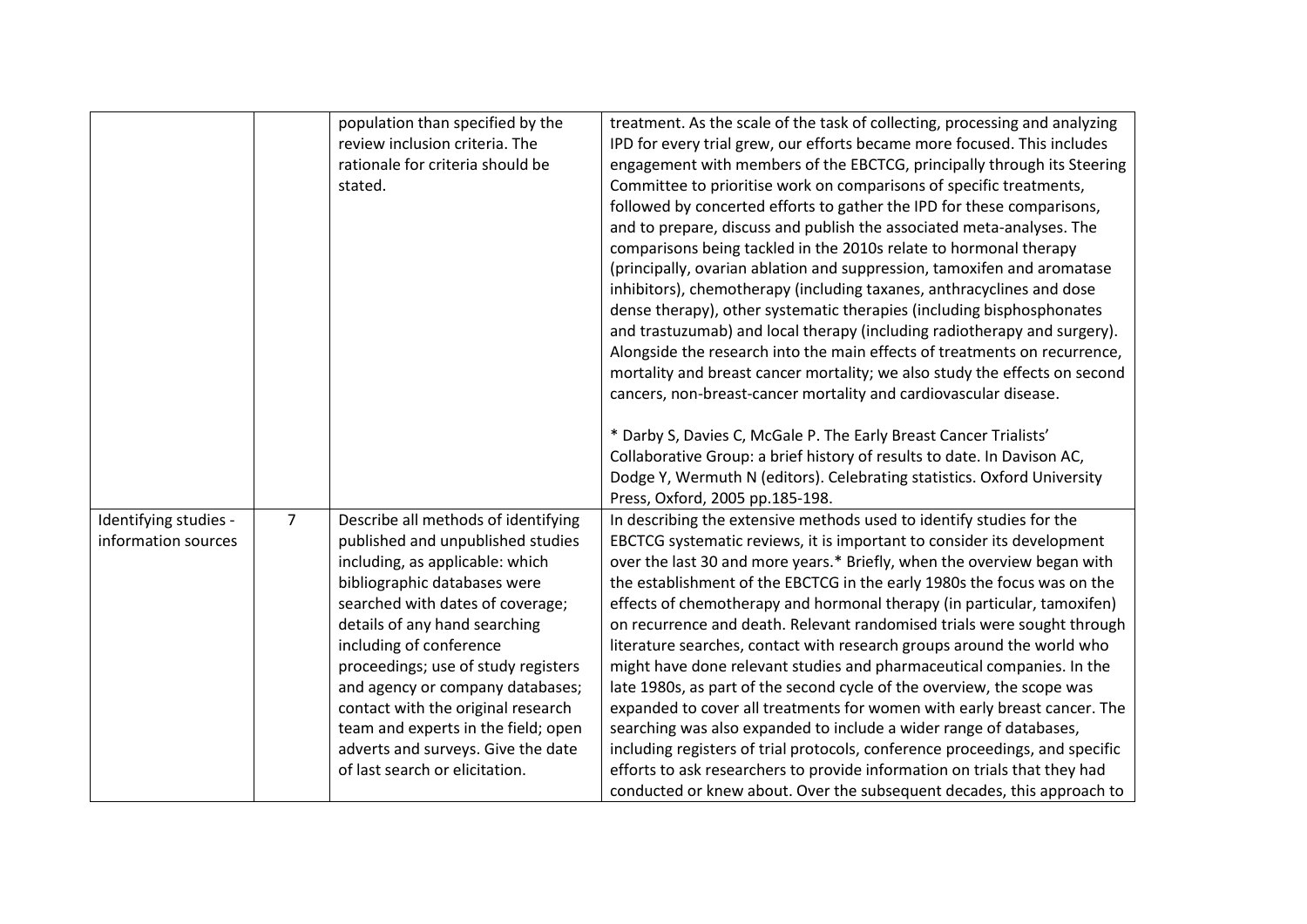|                                 |   |                                      | searching has continued, with regular searches of bibliographic databases<br>including MEDLINE, Embase and the Cochrane Library and the checking of<br>abstracts presented at the San Antonio Breast Cancer Congress, and<br>conferences of the American Society of Clinical Oncology, European<br>Cancer Organisation and European Society of Medical Oncology. This has<br>led to the compilation of a database of more than 37,000 articles of<br>relevance to the EBCTCG overview (as of May 2015), which continues to<br>be populated on a weekly basis, such that the date of last search or<br>elicitation for each systematic review is likely to be close to the data on<br>which the relevant analyses were finalized. |
|---------------------------------|---|--------------------------------------|----------------------------------------------------------------------------------------------------------------------------------------------------------------------------------------------------------------------------------------------------------------------------------------------------------------------------------------------------------------------------------------------------------------------------------------------------------------------------------------------------------------------------------------------------------------------------------------------------------------------------------------------------------------------------------------------------------------------------------|
|                                 |   |                                      | * Darby S, Davies C, McGale P. The Early Breast Cancer Trialists'                                                                                                                                                                                                                                                                                                                                                                                                                                                                                                                                                                                                                                                                |
|                                 |   |                                      | Collaborative Group: a brief history of results to date. In Davison AC,                                                                                                                                                                                                                                                                                                                                                                                                                                                                                                                                                                                                                                                          |
|                                 |   |                                      | Dodge Y, Wermuth N (editors). Celebrating statistics. Oxford University                                                                                                                                                                                                                                                                                                                                                                                                                                                                                                                                                                                                                                                          |
|                                 | 8 | Present the full electronic search   | Press, Oxford, 2005 pp.185-198.<br><b>Search strategy for MEDLINE</b>                                                                                                                                                                                                                                                                                                                                                                                                                                                                                                                                                                                                                                                            |
| Identifying studies -<br>search |   | strategy for at least one database,  | random\$.af.<br>1                                                                                                                                                                                                                                                                                                                                                                                                                                                                                                                                                                                                                                                                                                                |
|                                 |   | including any limits used, such that | ((singl\$ or doubl\$ or trebl\$ or tripl\$) adj (blind\$ or mask\$)).af.<br>2                                                                                                                                                                                                                                                                                                                                                                                                                                                                                                                                                                                                                                                    |
|                                 |   | it could be repeated.                | (phase III or phase 3 or phase IV or phase 4).af.<br>3                                                                                                                                                                                                                                                                                                                                                                                                                                                                                                                                                                                                                                                                           |
|                                 |   |                                      | controlled clinical trial\$.af.<br>4                                                                                                                                                                                                                                                                                                                                                                                                                                                                                                                                                                                                                                                                                             |
|                                 |   |                                      | placebo\$.af.<br>5                                                                                                                                                                                                                                                                                                                                                                                                                                                                                                                                                                                                                                                                                                               |
|                                 |   |                                      | (meta?analys\$ or (meta adj1 analys\$)).af.                                                                                                                                                                                                                                                                                                                                                                                                                                                                                                                                                                                                                                                                                      |
|                                 |   |                                      | 1 or 2 or 3 or 4 or 5 or 6<br>7                                                                                                                                                                                                                                                                                                                                                                                                                                                                                                                                                                                                                                                                                                  |
|                                 |   |                                      | 8<br>exp breast neoplasms/                                                                                                                                                                                                                                                                                                                                                                                                                                                                                                                                                                                                                                                                                                       |
|                                 |   |                                      | (breast\$ adj5 (neoplas\$ or carcinom\$ or cancer\$ or tumor\$ or<br>9                                                                                                                                                                                                                                                                                                                                                                                                                                                                                                                                                                                                                                                           |
|                                 |   |                                      | tumour\$)).af.                                                                                                                                                                                                                                                                                                                                                                                                                                                                                                                                                                                                                                                                                                                   |
|                                 |   |                                      | (advanced or metastatic or inoperable).ti.<br>10                                                                                                                                                                                                                                                                                                                                                                                                                                                                                                                                                                                                                                                                                 |
|                                 |   |                                      | locally advanced.af. or (neoadjuvant or adjuvant or early or<br>11                                                                                                                                                                                                                                                                                                                                                                                                                                                                                                                                                                                                                                                               |
|                                 |   |                                      | operable).ti.                                                                                                                                                                                                                                                                                                                                                                                                                                                                                                                                                                                                                                                                                                                    |
|                                 |   |                                      | 12 <sup>2</sup><br>10 not 11                                                                                                                                                                                                                                                                                                                                                                                                                                                                                                                                                                                                                                                                                                     |
|                                 |   |                                      | (8 or 9) not 12<br>13<br>7 and 13<br>14                                                                                                                                                                                                                                                                                                                                                                                                                                                                                                                                                                                                                                                                                          |
|                                 |   |                                      |                                                                                                                                                                                                                                                                                                                                                                                                                                                                                                                                                                                                                                                                                                                                  |
|                                 |   |                                      | Human\$/<br>15                                                                                                                                                                                                                                                                                                                                                                                                                                                                                                                                                                                                                                                                                                                   |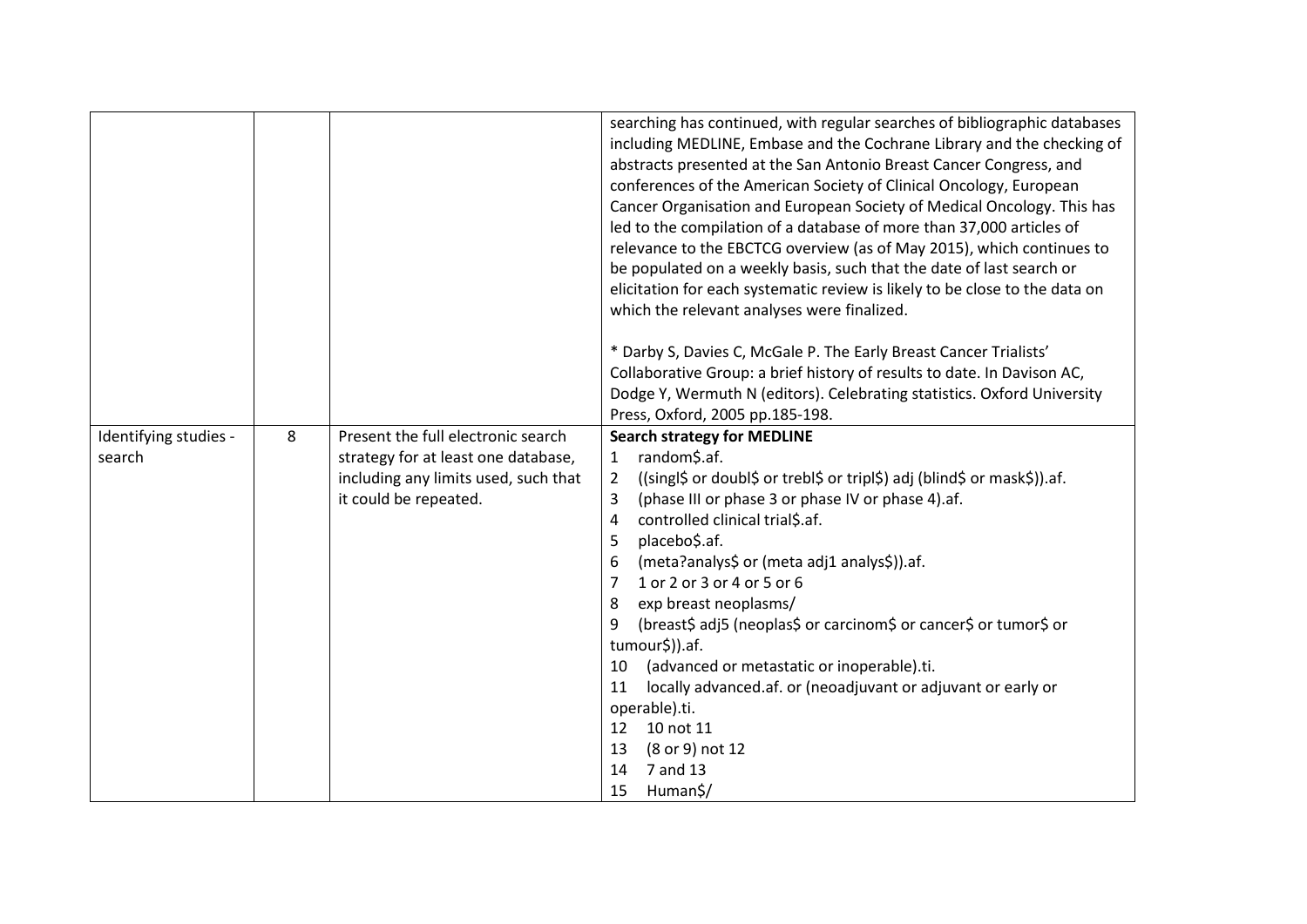|                 |    |                                       | Animal\$/<br>16                                                               |
|-----------------|----|---------------------------------------|-------------------------------------------------------------------------------|
|                 |    |                                       | 16 not (15 and 16)<br>17                                                      |
|                 |    |                                       | 18<br>14 not 17                                                               |
|                 |    |                                       | 19<br>18                                                                      |
| Study selection | 9  | State the process for determining     | The eligibility of each study for a specific EBCTCG systematic review is      |
| processes       |    | which studies were eligible for       | determined initially by the EBCTCG Secretariat, and confirmed in              |
|                 |    | inclusion.                            | consultation with the EBCTCG Steering Committee and the broader               |
|                 |    |                                       | membership of the EBTCG through the presentation and discussion of the        |
|                 |    |                                       | findings of the review.                                                       |
| Data collection | 10 | Describe how IPD were requested,      | The EBCTCG Secretariat requests IPD from the principal investigator or the    |
| processes       |    | collected and managed, including      | relevant research group for each eligible study for each review. This         |
|                 |    | any processes for querying and        | request includes the standard data format, describing each variable and       |
|                 |    | confirming data with investigators.   | suggesting coding scheme. However, the necessary data are accepted in         |
|                 |    | If IPD were not sought from any       | any format. The IPD are processed by the Secretariat to check for internal    |
|                 |    | eligible study, the reason for this   | consistency, missing data and to confirm that the randomization process       |
|                 |    | should be stated (for each such       | appears to have been conducted appropriate. Queries are raised and,           |
|                 |    | study).                               | where possible, resolved by correspondence with the responsible               |
|                 |    |                                       | researchers. The results to be used for each study are shared with the        |
|                 |    |                                       | responsible researchers in advance of their inclusion in the published        |
|                 |    |                                       | reports.                                                                      |
|                 |    | If applicable, describe how any       | The published EBCTCG meta-analyses are usually restricted to the IPD and      |
|                 |    | studies for which IPD were not        | are not supplemented by aggregate data from trials for which IPD are not      |
|                 |    | available were dealt with. This       | available. This is partly because it is not possible to incorporate such data |
|                 |    | should include whether, how and       | into all the analyses, which might lead to inconsistencies in the results.    |
|                 |    | what aggregate data were sought or    | Details of the identified trials for which IPD were not available are         |
|                 |    | extracted from study reports and      | provided and, in some circumstances, illustrative analyses might be           |
|                 |    | publications (such as extracting data | performed (in particular for discussion at the meetings of the EBCTCG, or     |
|                 |    | independently in duplicate) and any   | the Steering Committee) in which aggregate data from the trials without       |
|                 |    | processes for obtaining and           | IPD would be included. These aggregate data would usually have been           |
|                 |    | confirming these data with            | extracted from published reports of the relevant trials.                      |
|                 |    | investigators.                        |                                                                               |
| Data items      | 11 | Describe how the information and      | The variables to be requested as part of the IPD are chosen in                |
|                 |    | variables to be collected were        | consultation between the EBCTCG Secretariat and the Steering                  |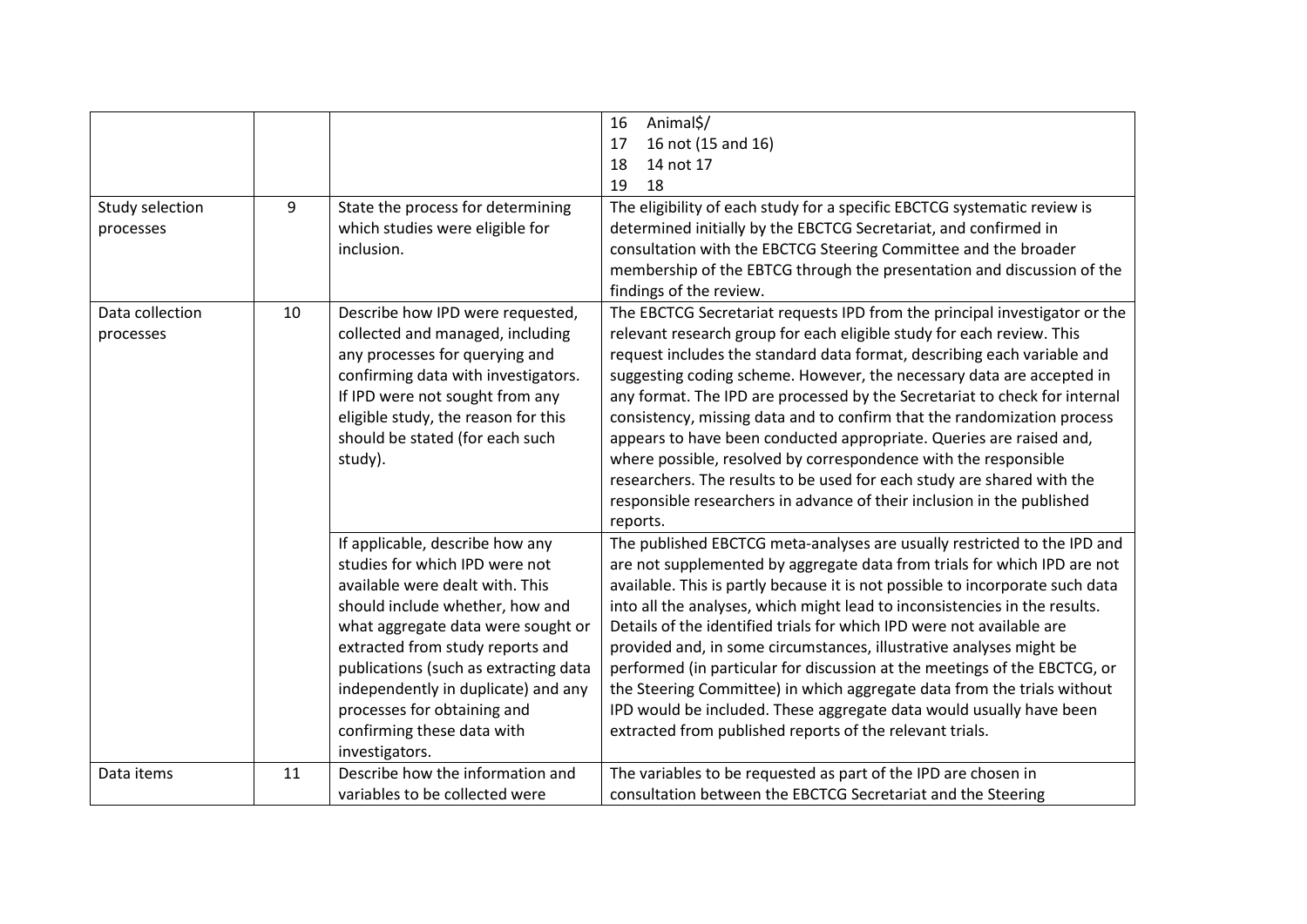|                                                      |    | chosen. List and define all study<br>level and participant level data that<br>were sought, including baseline and<br>follow-up information. If applicable,<br>describe methods of standardising<br>or translating variables within the<br>IPD datasets to ensure common<br>scales or measurements across<br>studies.        | Committee. The lists of variables for each cycle of the overview are made<br>available on the EBCTCG website and include a mixture of baseline and<br>follow-up information. The variable list is provided to the responsible<br>trialists along with the data request, and includes the coding used by the<br>EBCTCG Secretariat to store the IPD to be analysed. Some trialists submit<br>the data in this format, using the EBCTCG codes, but most submit it using<br>their own coding or data structure and this is then processed, with<br>appropriate rules for each variable, to create a standardised dataset for<br>each trial.                                                                                                                                                  |
|------------------------------------------------------|----|-----------------------------------------------------------------------------------------------------------------------------------------------------------------------------------------------------------------------------------------------------------------------------------------------------------------------------|-------------------------------------------------------------------------------------------------------------------------------------------------------------------------------------------------------------------------------------------------------------------------------------------------------------------------------------------------------------------------------------------------------------------------------------------------------------------------------------------------------------------------------------------------------------------------------------------------------------------------------------------------------------------------------------------------------------------------------------------------------------------------------------------|
| <b>IPD</b> integrity                                 | A1 | Describe what aspects of IPD were<br>subject to data checking (such as<br>sequence generation, data<br>consistency and completeness,<br>baseline imbalance) and how this<br>was done.                                                                                                                                       | The IPD are first checked for consistency against published reports or the<br>trial to confirm, for example, that the number of patients and events is<br>consistent with reports of the trial. The IPD are then processed to create<br>standardized dataset, which are then subject to a series of checks relating<br>to the sequence that patients were randomized, the balance of variables<br>within the group, range checks on the variables to identify outliers or<br>invalid values, and cross tabulations to determine consistency in related<br>variables. Some of these checks might not be possible because of the<br>provision of data on for example, the interval between events (such as<br>randomisation and recurrence), rather than the actual dates of the<br>events. |
| Risk of bias<br>assessment in<br>individual studies. | 12 | Describe methods used to assess<br>risk of bias in the individual studies<br>and whether this was applied<br>separately for each outcome. If<br>applicable, describe how findings of<br>IPD checking were used to inform<br>the assessment. Report if and how<br>risk of bias assessment was used in<br>any data synthesis. | Where possible, risk of bias is assessed through checks of the<br>randomization sequence, and the balance of baseline variables and<br>follow-up dates across the intervention groups. If substantial problems<br>are identified with a trial, it is excluded from the analyses until these<br>problems have been resolved (if they can be).                                                                                                                                                                                                                                                                                                                                                                                                                                              |
| Specification of<br>outcomes and effect<br>measures  | 13 | State all treatment comparisons of<br>interests. State all outcomes<br>addressed and define them in detail.<br>State whether they were pre-                                                                                                                                                                                 | The treatment comparisons are described in detail in each report. The<br>principal analyses are usually time-to-event analyses of the time to the<br>outcome of interest, and the principal measure of this is the odds ratio.                                                                                                                                                                                                                                                                                                                                                                                                                                                                                                                                                            |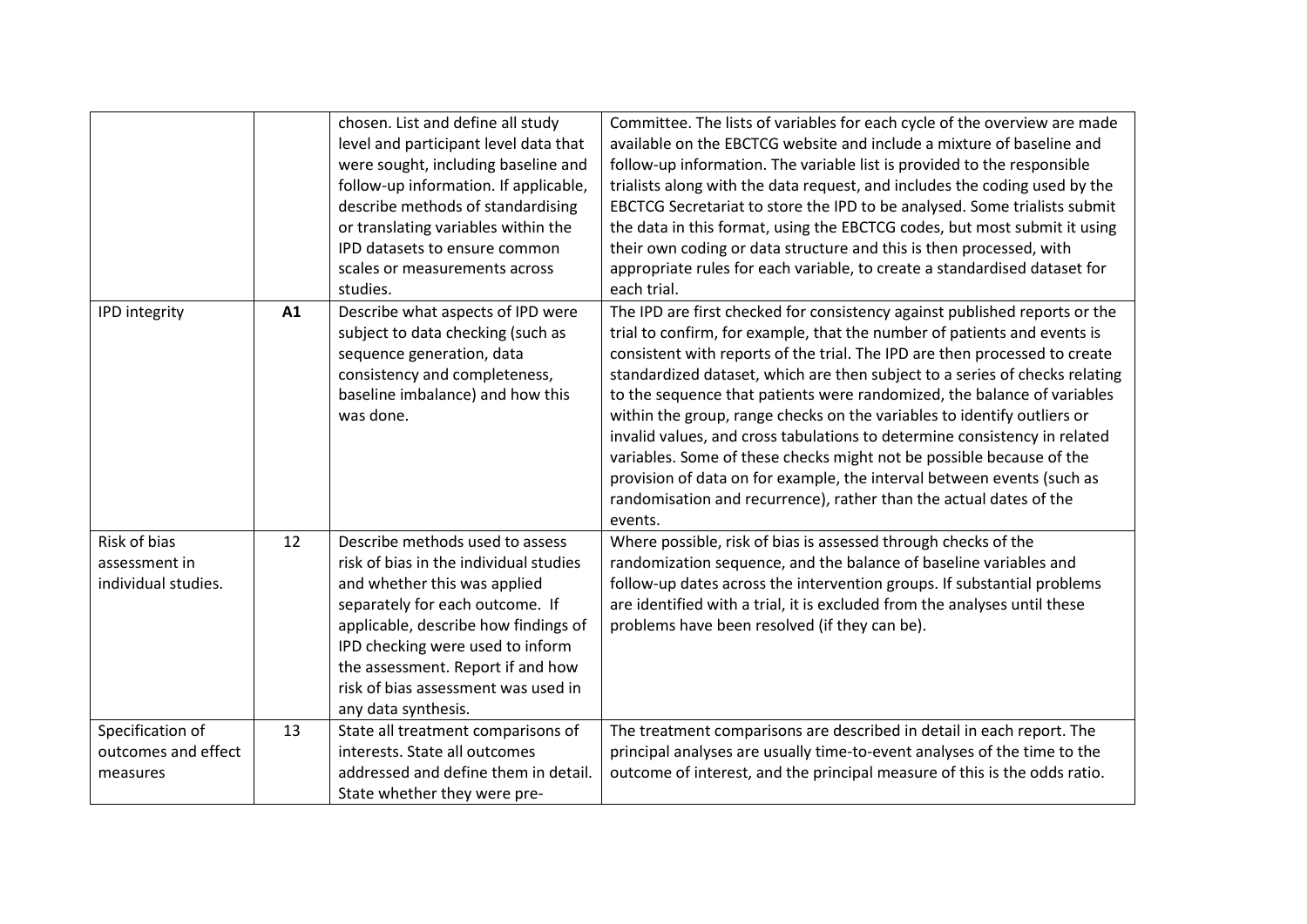|                   |    | specified for the review and, if<br>applicable, whether they were<br>primary/main or<br>secondary/additional outcomes.<br>Give the principal measures of<br>effect (such as risk ratio, hazard<br>ratio, difference in means) used for<br>each outcome.                                                                                                                                                                                                                                                                                                                                                                                                                                                                                                                                                                                            |                                                                                                                                                                                                                                                                                                                                                                                                                                                                                                                                                                                                                                                                                                                                                                                                                                                                                                                                                                                                                                                                                                                                                                                                                                                                                                                                                                                                                                                                                                                                                                                                                                                                                                                                                  |
|-------------------|----|----------------------------------------------------------------------------------------------------------------------------------------------------------------------------------------------------------------------------------------------------------------------------------------------------------------------------------------------------------------------------------------------------------------------------------------------------------------------------------------------------------------------------------------------------------------------------------------------------------------------------------------------------------------------------------------------------------------------------------------------------------------------------------------------------------------------------------------------------|--------------------------------------------------------------------------------------------------------------------------------------------------------------------------------------------------------------------------------------------------------------------------------------------------------------------------------------------------------------------------------------------------------------------------------------------------------------------------------------------------------------------------------------------------------------------------------------------------------------------------------------------------------------------------------------------------------------------------------------------------------------------------------------------------------------------------------------------------------------------------------------------------------------------------------------------------------------------------------------------------------------------------------------------------------------------------------------------------------------------------------------------------------------------------------------------------------------------------------------------------------------------------------------------------------------------------------------------------------------------------------------------------------------------------------------------------------------------------------------------------------------------------------------------------------------------------------------------------------------------------------------------------------------------------------------------------------------------------------------------------|
| Synthesis methods | 14 | Describe the meta-analysis methods<br>used to synthesise IPD. Specify any<br>statistical methods and models<br>used. Issues should include (but are<br>not restricted to):<br>Use of a one-stage or two-stage<br>approach.<br>How effect estimates were<br>generated separately within each<br>study and combined across studies<br>(where applicable).<br>Specification of one-stage models<br>(where applicable) including how<br>clustering of patients within studies<br>was accounted for.<br>Use of fixed or random effects<br>models and any other model<br>assumptions, such as proportional<br>hazards.<br>How (summary) survival curves<br>were generated (where applicable).<br>Methods for quantifying statistical<br>heterogeneity (such as $I^2$ and $\tau^2$ ).<br>How studies providing IPD and not<br>providing IPD were analysed | The methods used in the standard analyses for the EBCTCG meta-analyses<br>are those described in the mid 1970s,* and rely on the use of time to<br>event data to calculate the log-rank statistic for each contributing trial,<br>analyzed separately. The analyses are stratified by trial, age, ER status and<br>nodal status. These statistics for each trial are then combined to estimate<br>the relative effects of the interventions and the associated confidence<br>intervals for the meta-analyses. . If a log-rank statistic ( $o - e$ ) has variance<br>v, then, defining $z = (o - e) / \sqrt{v}$ and $b = (o - e) / v$ , the event rate ratio<br>(RR, newer treatment vs control) is estimated as $exp(b)$ with standard<br>error SE = $(RR - 1) / z$ . Either RR and its SE are cited, or confidence limits<br>for RR are derived from those for $b$ (by normal approximations). 2p<br>indicates two-sided significance. An estimate of the absolute effects of<br>the intervention and survival curves are calculated and plotted using<br>methods described in detail in:<br>Early Breast Cancer Trialists' Collaborative Group Treatment of Early<br>Breast Cancer. Volume 1. Worldwide Evidence 1985-1990. Oxford<br>University Press: Oxford, 1990.<br>Available from https://www.ctsu.ox.ac.uk/research/ebctcg/further-<br>information/original-methods-for-ebctcg-meta-analyses<br>Since the mid 1990s, <sup>†</sup> the effects of treatments on breast cancer mortality<br>have been calculated using log-rank subtraction, in which the log-rank<br>statistics for mortality without recurrence [ie, censored at recurrence] are<br>subtracted from those for overall mortality to estimate breast cancer<br>mortality. |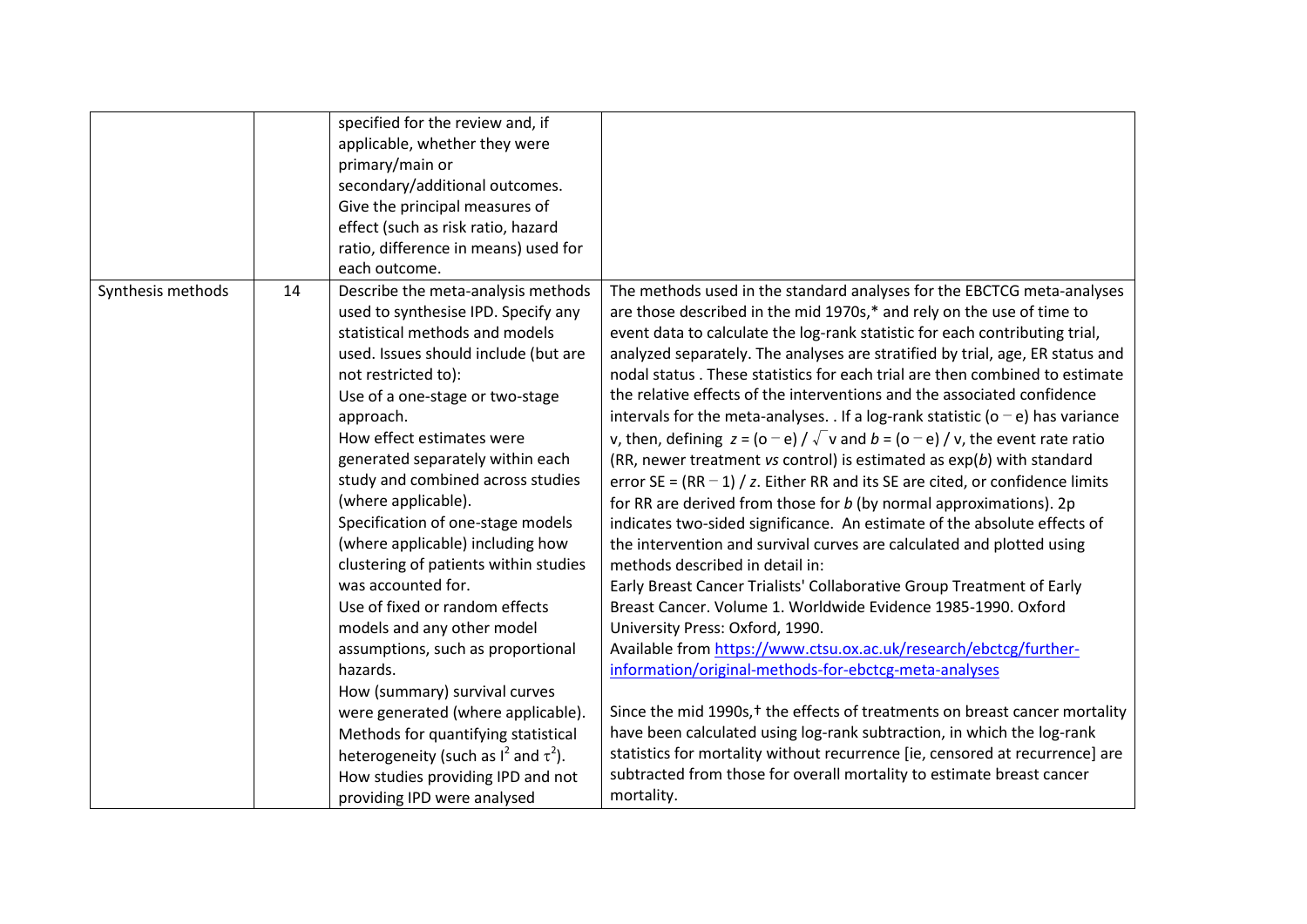|                                               |    | together (where applicable).<br>How missing data within the IPD<br>were dealt with (where applicable).                                                                                                                                                                                                                                                     | * Peto R, Pike MC, Armitage P, et al. Design and analysis of randomized<br>clinical trials requiring prolonged observation of each patient. II. Analysis<br>and examples. British Journal of Cancer 1977; 35(1): 1-39.<br><sup>†</sup> Early Breast Cancer Trialists' Collaborative Group. Effects of<br>radiotherapy and surgery in early breast cancer: an overview of the<br>randomised trials. New England Journal of Medicine 1995; 333: 1444-<br>1455. |
|-----------------------------------------------|----|------------------------------------------------------------------------------------------------------------------------------------------------------------------------------------------------------------------------------------------------------------------------------------------------------------------------------------------------------------|--------------------------------------------------------------------------------------------------------------------------------------------------------------------------------------------------------------------------------------------------------------------------------------------------------------------------------------------------------------------------------------------------------------------------------------------------------------|
| <b>Exploration of</b><br>variation in effects | A2 | If applicable, describe any methods<br>used to explore variation in effects<br>by study or participant level<br>characteristics (such as estimation<br>of interactions between effect and<br>covariates). State all participant-<br>level characteristics that were<br>analysed as potential effect<br>modifiers, and whether these were<br>pre-specified. | Subgroup analyses are undertaken for baseline variables, as relevant to<br>each meta-analysis and these are described in the specific reports of each<br>review. Tests for interaction are done across the effects estimates for the<br>subgroups.                                                                                                                                                                                                           |
| Risk of bias across<br>studies                | 15 | Specify any assessment of risk of<br>bias relating to the accumulated<br>body of evidence, including any<br>pertaining to not obtaining IPD for<br>particular studies, outcomes or<br>other variables.                                                                                                                                                     | Risk of bias across the studies is not assessed formally, but issues relating<br>to the non-availability of IPD (for example, because it is not supplied for<br>unpublished studies) is discussed as necessary in each report.                                                                                                                                                                                                                               |
| Additional analyses                           | 16 | Describe methods of any additional<br>analyses, including sensitivity<br>analyses. State which of these were<br>pre-specified.                                                                                                                                                                                                                             | Sensitivity analyses, if conducted, are described in the specific reports of<br>each review.                                                                                                                                                                                                                                                                                                                                                                 |

| Funding | -27 | Describe sources of funding and      | The EBCTCG receives no funding support from the pharmaceutical         |
|---------|-----|--------------------------------------|------------------------------------------------------------------------|
|         |     | other support (such as supply of     | industry. It is supported by grants from Cancer Research UK and the UK |
|         |     | IPD), and the role in the systematic | Medical Research Council. Neither funder has any role in study design, |